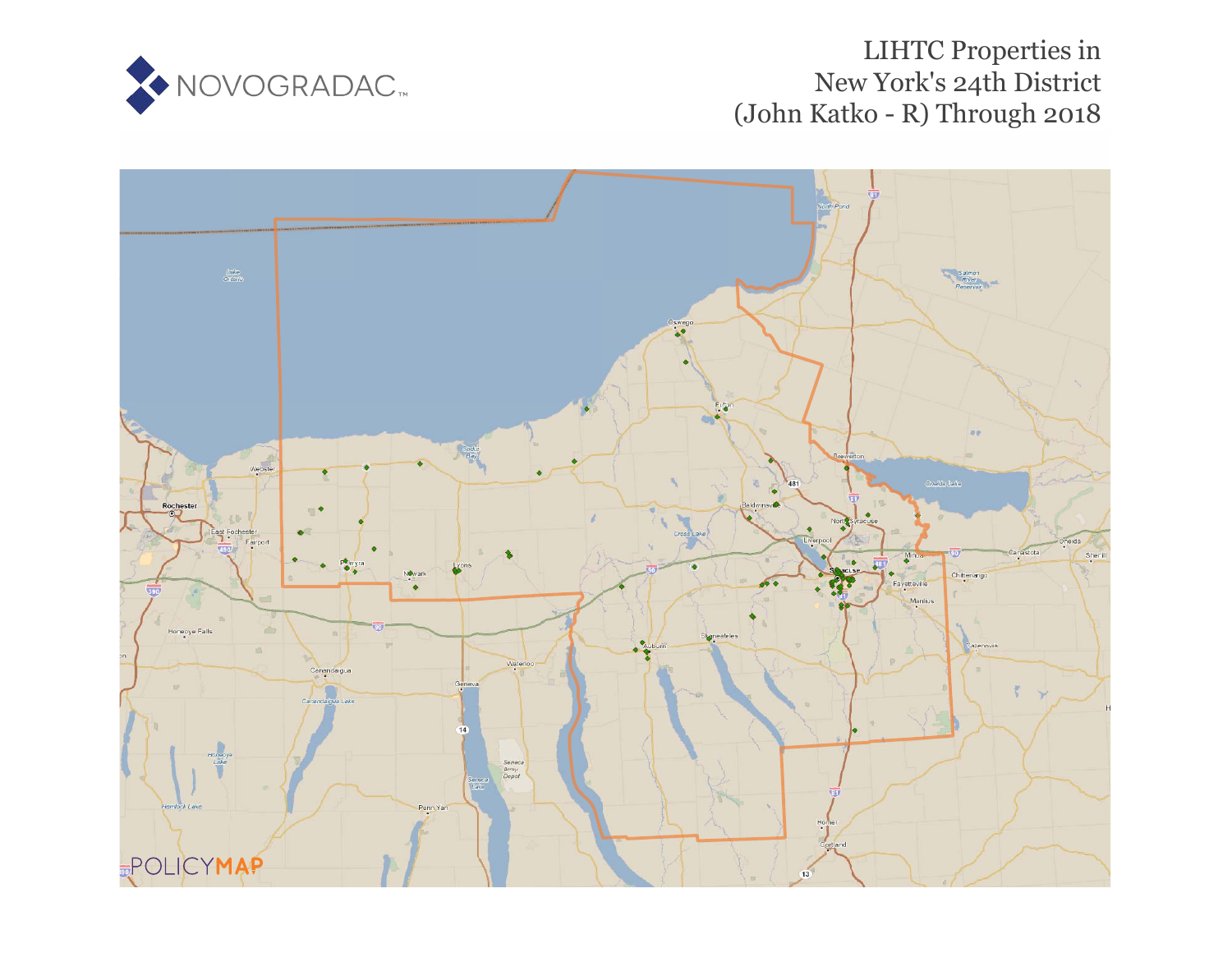| <b>Project Name</b>                                     | <b>Address</b>                       | City                                          | <b>State</b>     | <b>Zip Code</b> | <b>Nonprofit</b><br><b>Sponsor</b> | <b>Allocation</b><br>Year | <b>Annual</b><br><b>Allocated</b><br><b>Amount</b> | <b>Year PIS</b> | <b>Construction Type</b>                                                          | <b>Total</b><br><b>Units</b> | Low<br><b>Income</b><br><b>Units</b> | <b>Rent or</b><br><b>Income</b><br><b>Ceiling</b> | <b>Credit %</b>                          | <b>Tax-Exempt</b><br><b>Bond</b> | <b>HUD Multi-Family</b><br>Financing/<br><b>Rental Assistance</b> |
|---------------------------------------------------------|--------------------------------------|-----------------------------------------------|------------------|-----------------|------------------------------------|---------------------------|----------------------------------------------------|-----------------|-----------------------------------------------------------------------------------|------------------------------|--------------------------------------|---------------------------------------------------|------------------------------------------|----------------------------------|-------------------------------------------------------------------|
| <b>SALINA SQUARE</b>                                    | 2022 S SALINA<br>ST                  | <b>SYRACUSE</b>                               | NY               | 13205           |                                    | 2003                      | \$0                                                | 2004            | Acquisition and Rehab 23                                                          |                              | 23                                   |                                                   | $70\,\%$ present $\,$ No value           |                                  |                                                                   |
| WINDY HILL APTS                                         | 47 JOHN ST                           | <b>CLYDE</b>                                  | NY               | 14433           |                                    | 2003                      | \$0                                                | 2004            | Acquisition and Rehab 31                                                          |                              | 29                                   |                                                   | $70\%$ present $\overline{N_0}$<br>value |                                  |                                                                   |
| <b>BEECHWOOD</b>                                        | 1405 E FAYETTE SYRACUSE<br><b>ST</b> |                                               | $_{\mathrm{NY}}$ |                 |                                    | 2004                      | \$393,501                                          | 2005            | Acquisition and Rehab 20                                                          |                              | 20                                   | 60% AMGI                                          | 70 % present<br>value                    |                                  |                                                                   |
| CONNELLY ACRES APTS 145 MAPLE DR CAMILLUS               |                                      |                                               | NY               | 13031           | No                                 | 2006                      | \$304,969                                          | 2006            | New Construction                                                                  | 30                           | 30                                   | 60% AMGI                                          | 70 % present $\hbox{~No}$<br>value       |                                  |                                                                   |
| <b>WILLOW LANDING</b><br><b>APTS</b>                    | 108 CONIFER DR PALMYRA               |                                               | $_{\mathrm{NY}}$ | 14522           | No                                 | 2005                      | \$280,632                                          | 2006            | <b>New Construction</b>                                                           | 40                           | 40                                   | 60% AMGI                                          | $70$ % present $$\rm{No}$$ value         |                                  |                                                                   |
| COURTYARD AT JAMES 708 JAMES ST                         |                                      | <b>SYRACUSE</b>                               | NY               | 13203           | Yes                                | 2007                      | \$374,412                                          | 2007            | Acquisition and Rehab 73                                                          |                              | 73                                   | 50% AMGI                                          | $70$ % present $\,$ No $\,$<br>value     |                                  |                                                                   |
| <b>EAGLEWOOD EAST</b>                                   | 109 W BEARD<br>AVE                   | <b>SYRACUSE</b>                               | $_{\mathrm{NY}}$ | 13205           | Yes                                | 2006                      | \$520,000                                          | 2007            | Both New Construction 26<br>and $\ensuremath{\mathrm{A}}/\ensuremath{\mathrm{R}}$ |                              | ${\bf 26}$                           | 50% AMGI                                          | $70\,\%$ present $\,$ No value           |                                  |                                                                   |
| <b>JOSLYN COURT II</b>                                  | 4320 S SALINA<br><b>ST</b>           | <b>SYRACUSE</b>                               | $_{\mathrm{NY}}$ | 13205           | Yes                                | 2006                      | \$381,773                                          | 2007            | <b>New Construction</b>                                                           | 25                           | 25                                   | 50% AMGI                                          | $70\,\%$ present $\,$ No value           |                                  |                                                                   |
| MERCER MILLS APTS                                       |                                      | $800$ LANDRUSH $\;$ BALDWINSVILLE $\;$ NY WAY |                  | 13027           | No                                 | 2007                      | \$220,009                                          | 2008            | Acquisition and Rehab 80                                                          |                              | 80                                   | 60% AMGI                                          | $70$ % present $\,$ No $\,$<br>value     |                                  |                                                                   |
| FOREST VIEW AT FAYET <sup>1316</sup> E FAYETTE SYRACUSE |                                      |                                               | NY               | 13210           | Yes                                | 2008                      | \$193,925                                          | 2008            | New Construction                                                                  | 14                           | 14                                   | 60% AMGI                                          | $70\,\%$ present $\,$ No value           |                                  |                                                                   |
| RIVERKNOLL AT RADISC 3261 RIVER<br>KNOLL DR S           |                                      | <b>LYSANDER</b>                               | NY               | 13027           | No                                 | 2007                      | \$763,310                                          | 2008            | New Construction                                                                  | 80                           | ${\bf 80}$                           | 60% AMGI                                          | $70\%$ present No<br>value               |                                  |                                                                   |
| WILLOW LANDING II<br>APTS                               | 908 CONIFER<br>DR                    | <b>PALMYRA</b>                                | NY               | 14522           | Yes                                | 2008                      | \$220,278                                          | 2008            | <b>New Construction</b>                                                           | 24                           | 24                                   | 60% AMGI                                          | $70\,\%$ present $\,$ No value           |                                  |                                                                   |
| <b>CANAL VIEW APTS</b>                                  | 100 CANALVIEW LYONS<br>DR            |                                               | NY               | 14489           | Yes                                | 2008                      | \$463,232                                          | 2009            | <b>New Construction</b>                                                           | 36                           | ${\bf 36}$                           | 60% AMGI                                          | $70\,\%$ present $\,$ No value           |                                  |                                                                   |

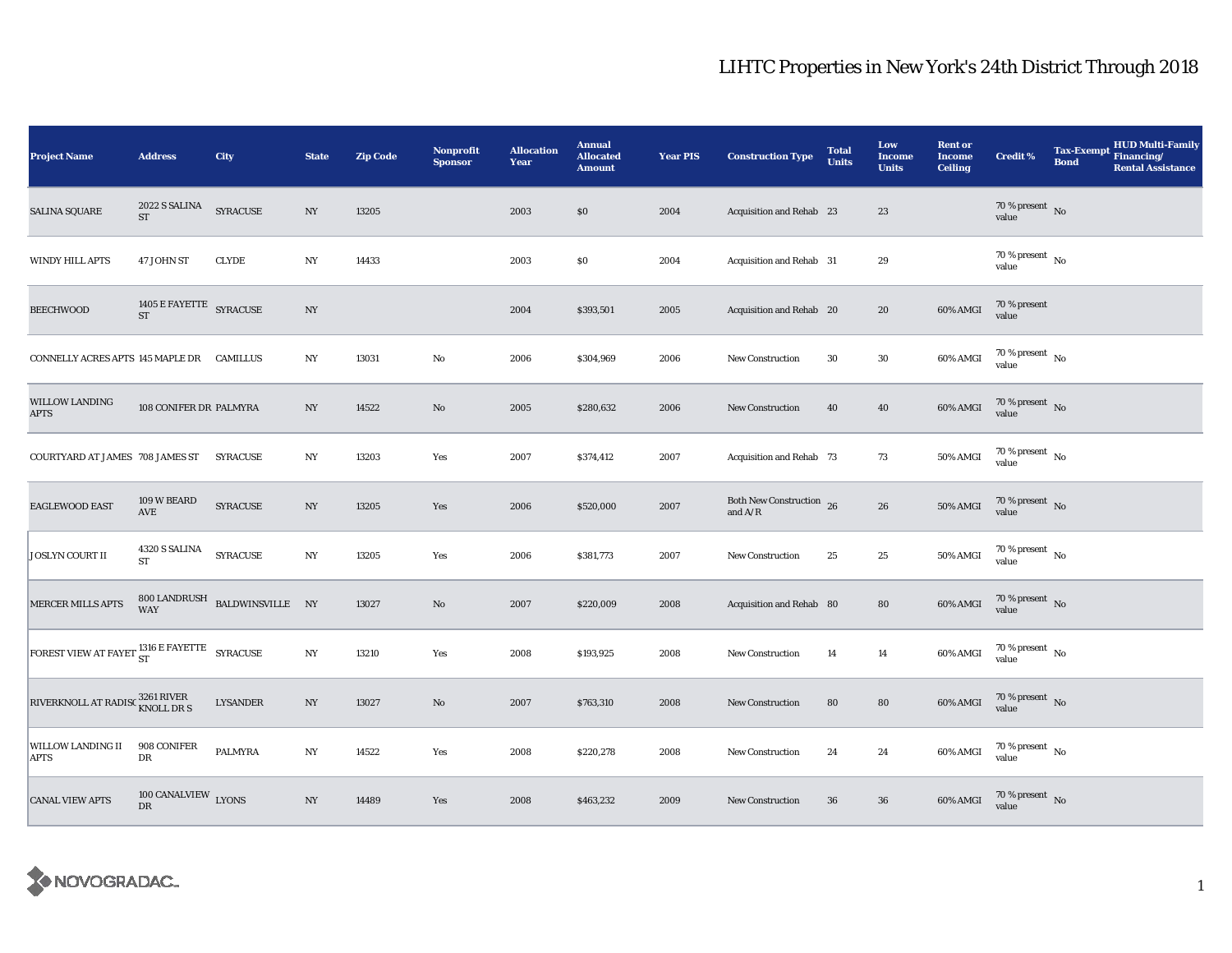| <b>Project Name</b>                                                       | <b>Address</b>         | City            | <b>State</b>     | <b>Zip Code</b> | <b>Nonprofit</b><br><b>Sponsor</b> | <b>Allocation</b><br>Year | <b>Annual</b><br><b>Allocated</b><br><b>Amount</b> | <b>Year PIS</b> | <b>Construction Type</b>                  | <b>Total</b><br><b>Units</b> | Low<br><b>Income</b><br><b>Units</b> | <b>Rent or</b><br><b>Income</b><br><b>Ceiling</b> | <b>Credit %</b>                        | <b>Bond</b> | <b>HUD Multi-Family</b><br>Tax-Exempt Financing/<br><b>Rental Assistance</b> |
|---------------------------------------------------------------------------|------------------------|-----------------|------------------|-----------------|------------------------------------|---------------------------|----------------------------------------------------|-----------------|-------------------------------------------|------------------------------|--------------------------------------|---------------------------------------------------|----------------------------------------|-------------|------------------------------------------------------------------------------|
| <b>MAPLE HEIGHTS</b>                                                      | 118 MAPLE TER SYRACUSE |                 | $_{\mathrm{NY}}$ | 13210           | Yes                                | 2008                      | \$999,837                                          | 2009            | <b>New Construction</b>                   | 50                           | ${\bf 50}$                           | <b>50% AMGI</b>                                   | $70\,\%$ present $\,$ No value         |             |                                                                              |
| NEAR WESTSIDE TOWNI 439 GIFFORD ST SYRACUSE                               |                        |                 | NY               | 13204           | Yes                                | 2008                      | \$273,783                                          | 2009            | <b>Both New Construction</b><br>and $A/R$ | $14\,$                       |                                      | 14 50% AMGI                                       | 70 % present $\,$ No $\,$<br>value     |             |                                                                              |
| OSWEGO HAMILTON HC ST                                                     |                        | OSWEGO          | $_{\mathrm{NY}}$ | 13126           | Yes                                | 2008                      | \$1,000,000                                        | 2009            | Acquisition and Rehab 54                  |                              | 54                                   | 50% AMGI                                          | $70$ % present $\,$ No $\,$<br>value   |             |                                                                              |
| NEAR WESTSDE HOUSE: 539 GIFFORD ST SYRACUSE                               |                        |                 | NY               | 13204           | Yes                                | 2010                      | \$550,000                                          | 2010            | New Construction                          | 20                           | ${\bf 20}$                           | 50% AMGI                                          | $70\,\%$ present $\,$ No value         |             |                                                                              |
| OSWEGO HAMILTON HC <sup>91</sup> HAMILTON                                 |                        | OSWEGO          | NY               | 13126           | Yes                                | 2009                      | \$1,499,009                                        | 2010            | Acquisition and Rehab 58                  |                              | 58                                   | 50% AMGI                                          | $70\,\%$ present $\,$ No $\,$<br>value |             |                                                                              |
| PROSPECT HILL HOMES $\frac{616 \text{ N}}{\text{TOWNSEND ST}}$ SYRACUSE   |                        |                 | $_{\mathrm{NY}}$ | 13203           | Yes                                | 2009                      | \$1,000,000                                        | 2010            | Both New Construction 50<br>and $A/R$     |                              | $\mathbf 0$                          | 60% AMGI                                          | $70\,\%$ present $\,$ No value         |             |                                                                              |
| PEARCE TRACT DEVELO 357 CLARK ST                                          |                        | <b>AUBURN</b>   | $_{\mathrm{NY}}$ |                 | Yes                                | 2010                      | \$501,054                                          | 2011            | New Construction                          | 30                           | $30\,$                               | 60% AMGI                                          | $70\,\%$ present $\,$ No value         |             |                                                                              |
| TOLL ROAD SENIOR APT $\frac{108}{\text{AVE}}$ SINGLETON NORTH SYRACUSE NY |                        |                 |                  | 13212           | Yes                                | 2010                      | \$1,179,560                                        | 2011            | New Construction                          | 60                           | $\bf{60}$                            | 60% AMGI                                          | $70\,\%$ present $\,$ No value         |             | No                                                                           |
| OSWEGO HAMILTON HC $_{\rm ST}^{96\, \rm HAMILTON}$                        |                        | OSWEGO          | $_{\mathrm{NY}}$ | 13126           | Yes                                | 2011                      | \$1,140,000                                        | 2011            | Acquisition and Rehab 57                  |                              | ${\bf 57}$                           | 60% AMGI                                          | $70\,\%$ present $\,$ No value         |             | No                                                                           |
| HOMES OF SYRACUSE 337 OAKWOOD                                             |                        | <b>SYRACUSE</b> | $_{\mathrm{NY}}$ | 13202           | Yes                                | 2012                      | \$1,042,857                                        | 2012            | <b>New Construction</b>                   | $\bf{0}$                     | $\mathbf 0$                          | 60% AMGI                                          | $70\,\%$ present $\,$ No value         |             |                                                                              |
| RIVERKNOLL AT RADISS 3200 RIVER                                           |                        | <b>LYSANDER</b> | $_{\mathrm{NY}}$ | 13027           | $\rm No$                           | 2011                      | \$1,118,178                                        | 2012            | <b>New Construction</b>                   | 80                           | 80                                   | 60% AMGI                                          | $70\,\%$ present $\,$ No value         |             | No                                                                           |
| HEMAN STREET SCHOOL121 E HEMAN ST EAST SYRACUSE                           |                        |                 | NY               | 13057           | Yes                                | 2013                      | \$558,568                                          | 2013            | Acquisition and Rehab 37                  |                              | 37                                   | 60% AMGI                                          | $70\,\%$ present $\,$ No value         |             | No                                                                           |
| <b>SEAWAY LOFTS</b>                                                       | 472 W FIRST ST OSWEGO  |                 | NY               | 13126           | No                                 | 2013                      | \$419,008                                          | 2013            | Acquisition and Rehab 26                  |                              | 26                                   | 60% AMGI                                          | 70 % present $\hbox{~No}$<br>value     |             | No                                                                           |

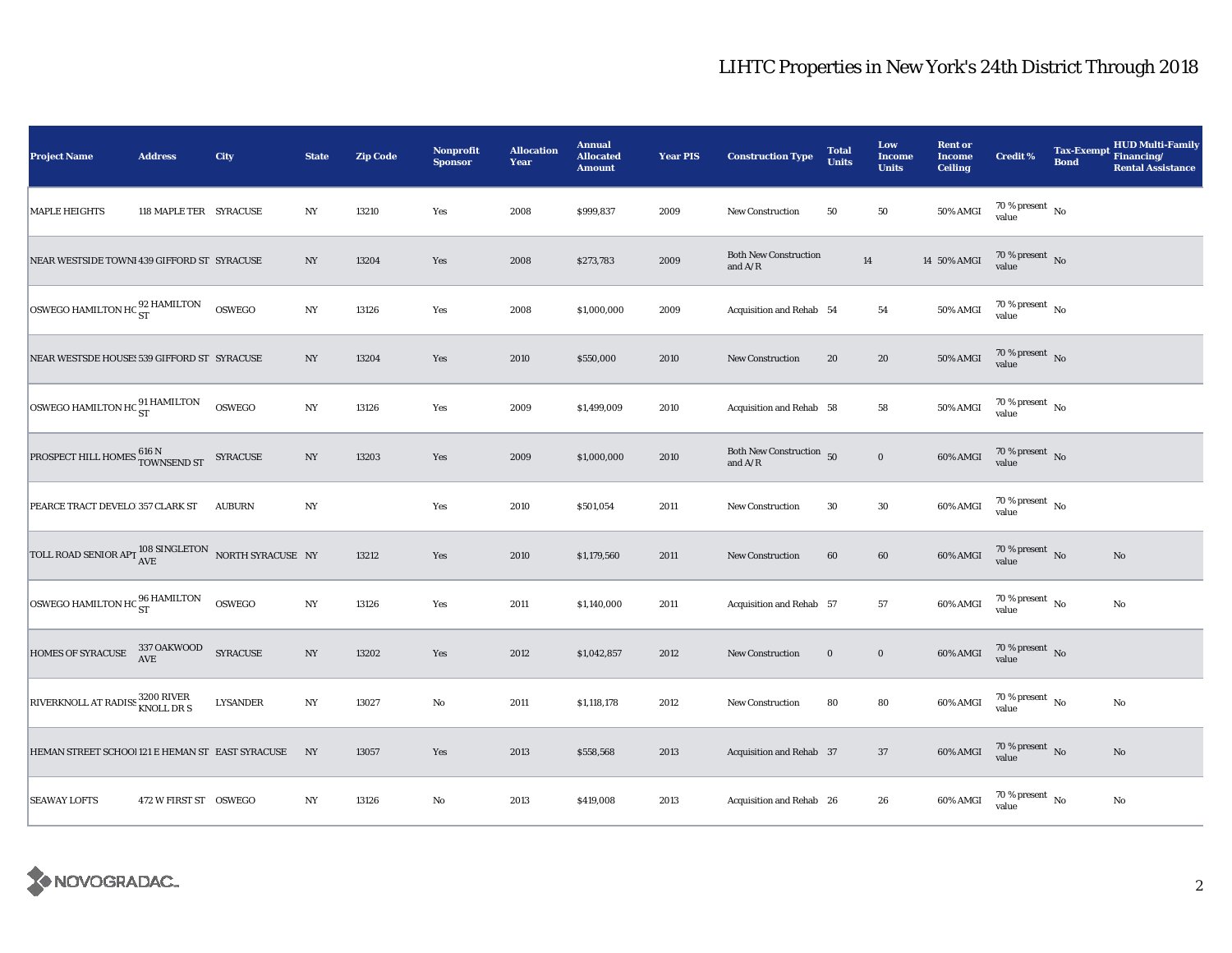| <b>Project Name</b>                                      | <b>Address</b>                               | City            | <b>State</b>     | <b>Zip Code</b> | Nonprofit<br><b>Sponsor</b> | <b>Allocation</b><br>Year | <b>Annual</b><br><b>Allocated</b><br><b>Amount</b> | <b>Year PIS</b>      | <b>Construction Type</b>                                                               | <b>Total</b><br><b>Units</b> | Low<br><b>Income</b><br><b>Units</b> | <b>Rent or</b><br><b>Income</b><br><b>Ceiling</b> | <b>Credit %</b>                        | <b>Tax-Exempt</b><br><b>Bond</b> | <b>HUD Multi-Family</b><br>Financing/<br><b>Rental Assistance</b> |
|----------------------------------------------------------|----------------------------------------------|-----------------|------------------|-----------------|-----------------------------|---------------------------|----------------------------------------------------|----------------------|----------------------------------------------------------------------------------------|------------------------------|--------------------------------------|---------------------------------------------------|----------------------------------------|----------------------------------|-------------------------------------------------------------------|
| CENTERVILLE COURT 400 SANDRA LN NORTH SYRACUSE NY        |                                              |                 |                  | 13212           | $\rm No$                    | 2013                      | \$850,000                                          | 2013                 | Acquisition and Rehab 0                                                                |                              | $\bf{0}$                             | 60% AMGI                                          | $70\,\%$ present $\,$ No value         |                                  |                                                                   |
| ROOSEVELT & HILLSIDE $^{1532}_{ST}$ E GENESEE SYRACUSE   |                                              |                 | $_{\mathrm{NY}}$ | 13210           | No                          | 2013                      | \$1,219,136                                        | 2013                 | Acquisition and Rehab 90                                                               |                              | $\bf{0}$                             | 60% AMGI                                          | $70\,\%$ present $\,$ No $\,$<br>value |                                  |                                                                   |
| VANKEUREN SQUARE 1 $^{2223}_{\rm ST}$ E GENESEE SYRACUSE |                                              |                 | $_{\mathrm{NY}}$ | 13210           | Yes                         | 2012                      | \$566,919                                          | 2013                 | <b>New Construction</b>                                                                | 50                           | $\mathbf 0$                          | 60% AMGI                                          | $70\,\%$ present $\,$ No value         |                                  |                                                                   |
| <b>S E PAYNE CORNERSTON 8 JAMES ST</b>                   |                                              | <b>AUBURN</b>   | $_{\mathrm{NY}}$ | 13021           | Yes                         | 2013                      | \$770,000                                          | 2014                 | Both New Construction $\,$ 35<br>and $\ensuremath{\mathrm{A}}/\ensuremath{\mathrm{R}}$ |                              | $\mathbf 0$                          | 60% AMGI                                          | 70 % present $\hbox{~No}$<br>value     |                                  |                                                                   |
| <b>BROGAN MANOR</b>                                      | 37 OLYMPIA<br><b>AVENUE BLDG1</b>            | <b>AUBURN</b>   | NY               | 13021           | $\rm No$                    | 2014                      | \$1,230,286                                        | 2014                 | Acquisition and Rehab 88                                                               |                              | 56                                   | 60% AMGI                                          | 70 % present $\hbox{~No}$<br>value     |                                  | $\rm No$                                                          |
| JOSLYN COURT III + IV SOUTH SALINA SYRACUSE              | 1300-4308<br><b>STREET</b>                   |                 | $_{\mathrm{NY}}$ | 13205           | Yes                         | 2015                      | \$645,929                                          | 2015                 | New Construction                                                                       | 36                           | 36                                   | 60% AMGI                                          | 70 % present $\hbox{~No}$<br>value     |                                  | No                                                                |
| RIVERKNOLL AT RADISS BIVERKNOLL<br>DRIVE NORTH           | 3144<br>BLDG <sub>21</sub>                   | <b>LYSANDER</b> | $_{\mathrm{NY}}$ | 13027           | $\rm No$                    | 2015                      | \$750,000                                          | 2015                 | New Construction                                                                       | 80                           | ${\bf 80}$                           | 60% AMGI                                          | $70\,\%$ present $\,$ No value         |                                  | $\mathbf{No}$                                                     |
| <b>LAKEVIEW MACEDON</b>                                  | 1950 ROUTE 31 MACEDON                        |                 | $_{\mathrm{NY}}$ | 14502           | Yes                         | 2016                      | \$539,700                                          | 2016                 | New Construction                                                                       | 60                           | 60                                   | 60% AMGI                                          | 70 % present<br>value                  |                                  | $\rm No$                                                          |
| HARBOR STREET LOFTS 700 EMERSON                          |                                              | <b>SYRACUSE</b> | $_{\mathrm{NY}}$ | 13204           | Yes                         | 2016                      | \$567,676                                          | 2017                 | New Construction                                                                       | 40                           | 35                                   | 60% AMGI                                          | 70 % present<br>value                  |                                  | $\mathbf{No}$                                                     |
| <b>SALINA CROSSING 1</b>                                 | 900 NORTH<br><b>MCBRIDE</b><br><b>STREET</b> | <b>SYRACUSE</b> | NY               | 13208           | Yes                         | 2016                      | \$900,000                                          | 2017                 | <b>New Construction</b>                                                                | 49                           | 49                                   | 60% AMGI                                          | 70 % present<br>value                  |                                  | No                                                                |
| <b>ISLAND HOLLOW</b>                                     | 7900 COCOA<br><b>BEAN DR</b>                 | <b>CICERO</b>   | NY               | 13039           | $\rm No$                    | 2016                      | \$1,277,160                                        | 2018                 | <b>New Construction</b>                                                                | 94                           | $\bf 68$                             | 60% AMGI                                          | 70 % present<br>value                  |                                  | No                                                                |
| OAK CREEK TOWN HOM 101 QUILL AVE AUBURN                  |                                              |                 | $_{\mathrm{NY}}$ | 13021           |                             | Insufficient<br>Data      | \$386,226                                          | Insufficient<br>Data | Not Indicated                                                                          | 150                          | 140                                  | 60% AMGI                                          | $30\,\%$ present $\,$ Yes value        |                                  |                                                                   |
| <b>SENECA GARDENS</b>                                    | RIVERDALE DR SYRACUSE                        |                 | NY               |                 |                             | Insufficient<br>Data      | \$26,051                                           | 1994                 | Acquisition and Rehab 60                                                               |                              | 42                                   | 60% AMGI                                          | $30\,\%$ present $\,$ Yes value        |                                  |                                                                   |

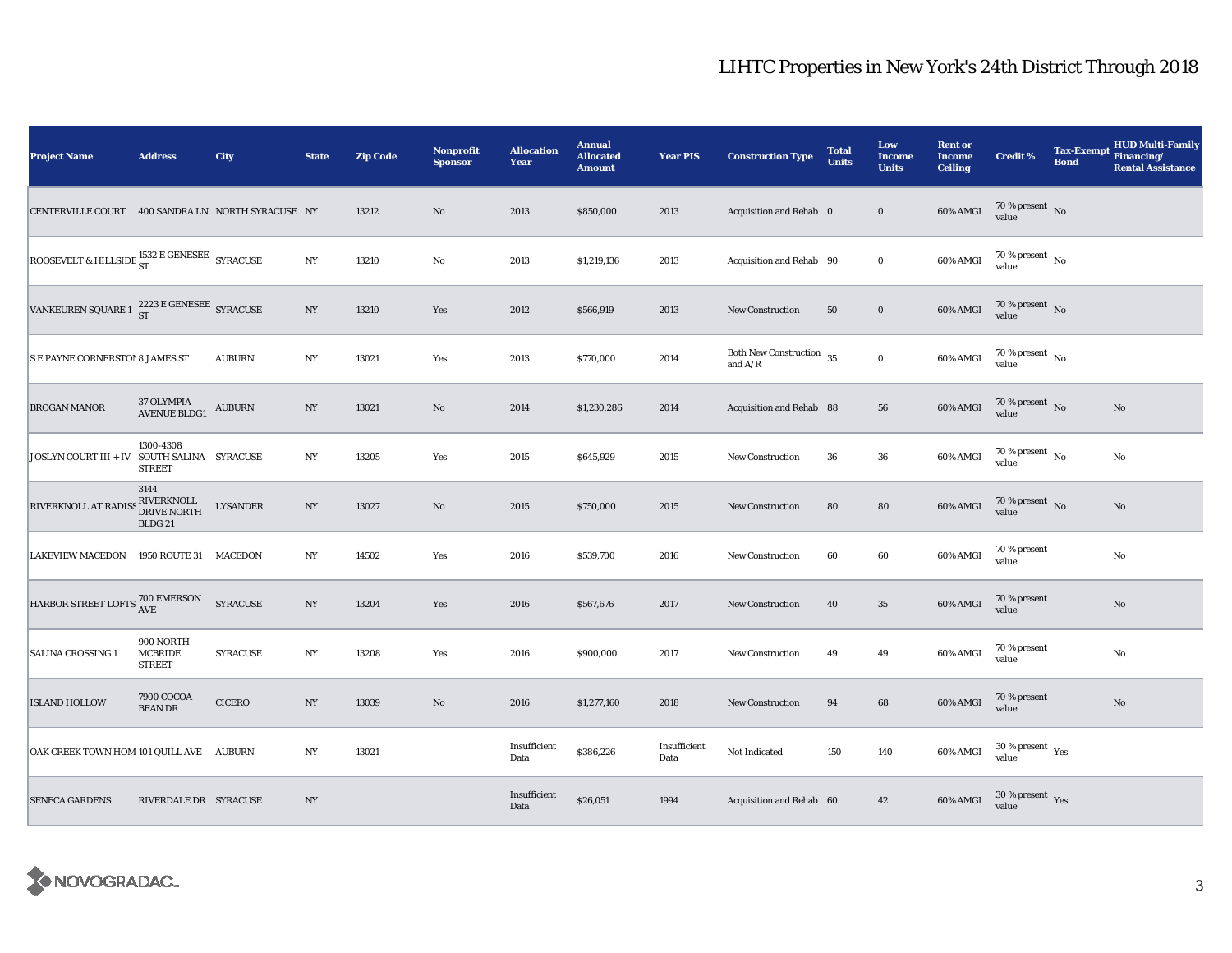| <b>Project Name</b>                            | <b>Address</b>                                             | <b>City</b>     | <b>State</b>     | <b>Zip Code</b> | <b>Nonprofit</b><br><b>Sponsor</b> | <b>Allocation</b><br>Year | <b>Annual</b><br><b>Allocated</b><br><b>Amount</b> | <b>Year PIS</b>      | <b>Construction Type</b>  | <b>Total</b><br><b>Units</b> | Low<br><b>Income</b><br><b>Units</b> | <b>Rent or</b><br><b>Income</b><br><b>Ceiling</b> | Credit %                               | <b>Bond</b> | Tax-Exempt HUD Multi-Family<br><b>Rental Assistance</b> |
|------------------------------------------------|------------------------------------------------------------|-----------------|------------------|-----------------|------------------------------------|---------------------------|----------------------------------------------------|----------------------|---------------------------|------------------------------|--------------------------------------|---------------------------------------------------|----------------------------------------|-------------|---------------------------------------------------------|
| CONIFER ACADEMY COUNTILE NOWNSEND ST           |                                                            | <b>SYRACUSE</b> | $_{\rm NY}$      | 13208           |                                    | 1988                      | $\$0$                                              | Insufficient<br>Data | Acquisition and Rehab 29  |                              | 29                                   |                                                   | $30\,\%$ present $\,$ No value         |             |                                                         |
| BAYSHORE SENIORS PH. CHALKSTONE BREWERTON      | 9457<br><b>CRSE</b>                                        |                 | NY               | 13029           |                                    | 1990                      | \$0                                                | Insufficient<br>Data | New Construction          | 24                           | 24                                   |                                                   | $30\,\%$ present $\,$ No value         |             |                                                         |
| <b>KENNEDY SQUARE HOU ST</b>                   |                                                            | SYRACUSE        | $_{\mathrm{NY}}$ | 13210           |                                    | 1987                      | \$0                                                | Insufficient<br>Data | Acquisition and Rehab 390 |                              | 367                                  |                                                   | Not<br>Indicated                       | No          |                                                         |
| <b>FAIRHAVEN APTS</b>                          | 14615 LAKE ST STERLING                                     |                 | $_{\mathrm{NY}}$ | 13156           |                                    | 1989                      | $\$0$                                              | Insufficient<br>Data | New Construction          | 24                           | 24                                   |                                                   | $30\,\%$ present $\,$ No value         |             |                                                         |
| FRANKLIN SQUARE                                | $460\,\mathrm{N}\,\mathrm{FRANKLIN}$ SYRACUSE<br><b>ST</b> |                 | $_{\mathrm{NY}}$ | 13204           |                                    | 1988                      | \$0                                                | Insufficient<br>Data | Acquisition and Rehab 136 |                              | 121                                  |                                                   | $30\,\%$ present $\,$ No value         |             |                                                         |
| GATEWAYS APTS (SKANI 79 FENNELL ST SKANEATELES |                                                            |                 | $_{\mathrm{NY}}$ | 13152           |                                    | 1987                      | $\$0$                                              | Insufficient<br>Data | <b>New Construction</b>   | $32\,$                       | $32\,$                               |                                                   | $30\,\%$ present $\,$ No value         |             |                                                         |
| <b>GRANITE WORKS</b>                           | 52 WATER ST                                                | <b>LYONS</b>    | $_{\mathrm{NY}}$ | 14489           |                                    | 1990                      | $\$0$                                              | Insufficient<br>Data | Acquisition and Rehab 4   |                              | $\overline{4}$                       |                                                   | $30\,\%$ present $\,$ No value         |             |                                                         |
| <b>KLIM PROPERTIES</b>                         | 227 KELLOGG ST SYRACUSE                                    |                 | $_{\mathrm{NY}}$ | 13204           |                                    | 1991                      | $\$0$                                              | 1991                 | Acquisition and Rehab 3   |                              | $\mathbf{3}$                         |                                                   | $30\,\%$ present $\,$ No value         |             |                                                         |
| <b>KLIM PROPERTIES</b>                         | 572 OAKWOOD<br>$\operatorname{\mathbf{AVE}}$               | <b>SYRACUSE</b> | $_{\mathrm{NY}}$ | 13205           |                                    | 1991                      | \$0                                                | 1991                 | Acquisition and Rehab 2   |                              | $\boldsymbol{2}$                     |                                                   | $30\,\%$ present $\,$ No $\,$<br>value |             |                                                         |
| <b>WEDGEWOOD I</b>                             | 7851 STATE RTE KIRKVILLE<br>298                            |                 | NY               | 13082           |                                    | 1991                      | \$0                                                | 1991                 | Acquisition and Rehab 70  |                              | 70                                   |                                                   | $30\,\%$ present $\,$ No value         |             |                                                         |
| <b>WEDGEWOOD II</b>                            | 7851 STATE RTE $$\tt KIRKVILLE$$<br>298                    |                 | $_{\mathrm{NY}}$ | 13082           |                                    | 1991                      | \$0                                                | 1991                 | New Construction          | 24                           | 24                                   |                                                   | $30\,\%$ present $\,$ No value         |             |                                                         |
| 1510 E GENESEE ST                              | $1510 \to \mathrm{GENESEE}$ SYRACUSE<br>ST                 |                 | $_{\mathrm{NY}}$ | 13210           |                                    | 1991                      | \$0                                                | 1992                 | Acquisition and Rehab 4   |                              | $\overline{4}$                       |                                                   | $30\,\%$ present $\,$ No value         |             |                                                         |
| 1603 E GENESEE ST                              | 1603 E GENESEE $\,$ SYRACUSE<br><b>ST</b>                  |                 | $_{\mathrm{NY}}$ | 13210           |                                    | 1991                      | \$0                                                | 1992                 | Acquisition and Rehab 3   |                              | $\mathbf{3}$                         |                                                   | $30\,\%$ present $\,$ No value         |             |                                                         |

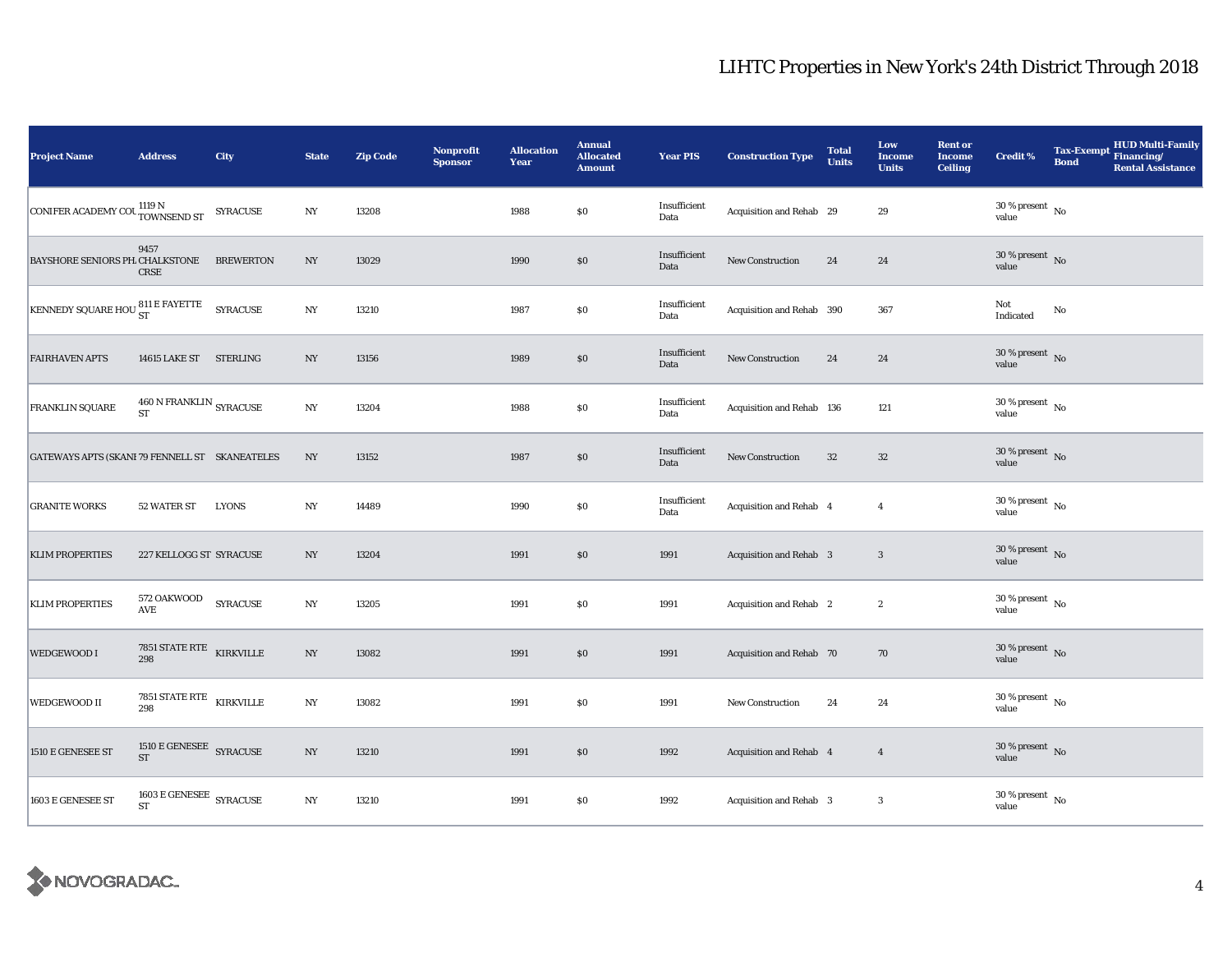| <b>Project Name</b>                          | <b>Address</b>                          | City             | <b>State</b>             | <b>Zip Code</b> | <b>Nonprofit</b><br><b>Sponsor</b> | <b>Allocation</b><br>Year | <b>Annual</b><br><b>Allocated</b><br><b>Amount</b> | <b>Year PIS</b>      | <b>Construction Type</b>     | <b>Total</b><br><b>Units</b> | Low<br><b>Income</b><br><b>Units</b> | <b>Rent or</b><br><b>Income</b><br><b>Ceiling</b> | <b>Credit %</b>                        | <b>Tax-Exempt</b><br><b>Bond</b> | HUD Multi-Family<br>Financing/<br><b>Rental Assistance</b> |
|----------------------------------------------|-----------------------------------------|------------------|--------------------------|-----------------|------------------------------------|---------------------------|----------------------------------------------------|----------------------|------------------------------|------------------------------|--------------------------------------|---------------------------------------------------|----------------------------------------|----------------------------------|------------------------------------------------------------|
|                                              |                                         |                  | $\ensuremath{\text{NY}}$ | 13210           |                                    | 1991                      | \$0                                                | 1992                 | Acquisition and Rehab 2      |                              | $\boldsymbol{2}$                     |                                                   | $30\,\%$ present $\,$ No value         |                                  |                                                            |
| 510 VIENNA ST                                | 510 VIENNA ST NEWARK                    |                  | $_{\mathrm{NY}}$         | 14513           |                                    | 1992                      | $\$0$                                              | 1992                 | <b>New Construction</b>      | $\overline{4}$               | $\overline{4}$                       |                                                   | $70\,\%$ present $\,$ No $\,$<br>value |                                  |                                                            |
| CHRISTOPHER COURT MAPLEHURST PHOENIX         | 22<br>DR                                |                  | NY                       | 13135           |                                    | 1992                      | \$0                                                | 1992                 | New Construction             | 40                           | 39                                   |                                                   | $30\,\%$ present $\,$ No value         |                                  |                                                            |
| <b>SMITH-ELY MANSION</b>                     | $39\,\rm{W}$ GENESEE CLYDE<br><b>ST</b> |                  | NY                       | 14433           |                                    | 1991                      | \$0                                                | 1992                 | Acquisition and Rehab 7      |                              | $\overline{7}$                       |                                                   | $30$ % present $\,$ No $\,$<br>value   |                                  |                                                            |
| CHERRY HILL SYRACUSI 110 BASSETT ST SYRACUSE |                                         |                  | $_{\mathrm{NY}}$         | 13210           |                                    | 1988                      | $\$0$                                              | Insufficient<br>Data | Acquisition and Rehab 164    |                              | 151                                  |                                                   | Not<br>Indicated                       | $\mathbf{No}$                    |                                                            |
| 111 GENEVA ST                                | 111 GENEVA ST LYONS                     |                  | NY                       | 14489           |                                    | 1988                      | $\$0$                                              | Insufficient<br>Data | Acquisition and Rehab 9      |                              | 9                                    |                                                   | $30$ % present $\,$ No $\,$<br>value   |                                  |                                                            |
| MURRAY STREET: LOT #427 MURRAY ST NEWARK     |                                         |                  | NY                       | 14513           |                                    | 1989                      | \$0                                                | Insufficient<br>Data | New Construction             | $\boldsymbol{2}$             | $\boldsymbol{2}$                     |                                                   | $30\,\%$ present $\,$ No value         |                                  |                                                            |
| MURRAY STREET APTS:   431 MURRAY ST NEWARK   |                                         |                  | $_{\mathrm{NY}}$         | 14513           |                                    | 1989                      | $\$0$                                              | Insufficient<br>Data | New Construction             | $\boldsymbol{2}$             | $\boldsymbol{2}$                     |                                                   | $30\,\%$ present $\,$ No value         |                                  |                                                            |
| 112 WESTCOTT ST                              | 112 WESTCOTT<br><b>ST</b>               | <b>SYRACUSE</b>  | $_{\mathrm{NY}}$         | 13210           |                                    | 1988                      | $\$0$                                              | Insufficient<br>Data | <b>Acquisition and Rehab</b> | $\mathbf{1}$                 | $\mathbf{1}$                         |                                                   | $30\%$ present No<br>value             |                                  |                                                            |
| MIDTOWN SQUARE APT: 65 LOCK ST               |                                         | <b>CLYDE</b>     | $_{\mathrm{NY}}$         | 14433           |                                    | 1987                      | $\$0$                                              | Insufficient<br>Data | New Construction             | 24                           | 24                                   |                                                   | $30$ % present $\,$ No $\,$<br>value   |                                  |                                                            |
| <b>CONIFER TOWPATH</b>                       | 200 CANAL ST                            | <b>PALMYRA</b>   | NY                       | 14522           |                                    | 1988                      | \$0                                                | Insufficient<br>Data | Acquisition and Rehab 65     |                              | 65                                   |                                                   | $30\,\%$ present $\,$ No value         |                                  |                                                            |
| COMMUNITY ACTION IN 3 BROAD ST               |                                         | <b>LYONS</b>     | $_{\mathrm{NY}}$         | 14489           |                                    | 1988                      | \$0                                                | Insufficient<br>Data | Acquisition and Rehab 12     |                              | 12                                   |                                                   | $30$ % present $\,$ No $\,$<br>value   |                                  |                                                            |
| BAYSHORE NORTH APTS CHALKSTONE               | 9458<br>CRSE                            | <b>BREWERTON</b> | $_{\mathrm{NY}}$         | 13029           |                                    | 1988                      | $\$0$                                              | Insufficient<br>Data | New Construction             | 36                           | 36                                   |                                                   | $30\,\%$ present $\,$ No value         |                                  |                                                            |

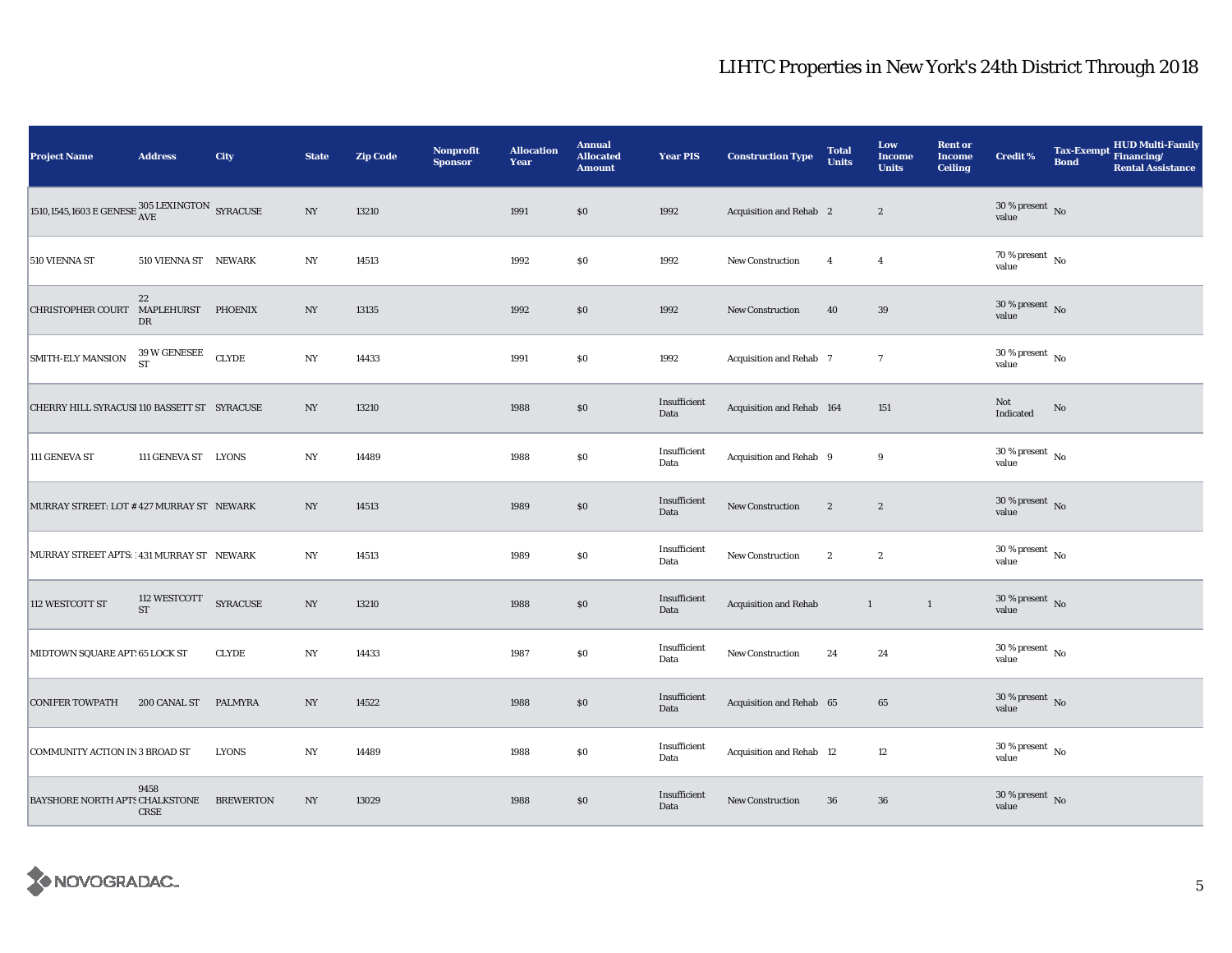| <b>Project Name</b>                               | <b>Address</b>                                                                                                                                                                                                            | City                         | <b>State</b>     | <b>Zip Code</b> | <b>Nonprofit</b><br><b>Sponsor</b> | <b>Allocation</b><br>Year | <b>Annual</b><br><b>Allocated</b><br><b>Amount</b> | <b>Year PIS</b> | <b>Construction Type</b>  | <b>Total</b><br><b>Units</b> | Low<br><b>Income</b><br><b>Units</b> | <b>Rent or</b><br><b>Income</b><br><b>Ceiling</b> | <b>Credit %</b>                      | <b>Bond</b> | HUD Multi-Family<br>Tax-Exempt Financing/<br><b>Rental Assistance</b> |
|---------------------------------------------------|---------------------------------------------------------------------------------------------------------------------------------------------------------------------------------------------------------------------------|------------------------------|------------------|-----------------|------------------------------------|---------------------------|----------------------------------------------------|-----------------|---------------------------|------------------------------|--------------------------------------|---------------------------------------------------|--------------------------------------|-------------|-----------------------------------------------------------------------|
| GANANDA SENIOR APTS CANANDAIGUA WALWORTH          |                                                                                                                                                                                                                           |                              | $_{\mathrm{NY}}$ |                 |                                    | 2008                      | \$265,950                                          | 2009            | <b>New Construction</b>   | 62                           | $62\,$                               | 60% AMGI                                          | $30\,\%$ present $\,$ Yes value      |             |                                                                       |
| <b>LOGUEN HOMES APTS</b>                          | LEXINGTON<br>AVE                                                                                                                                                                                                          | SYRACUSE                     | NY               |                 |                                    | 2008                      | \$304,856                                          | 2010            | <b>New Construction</b>   | 28                           | 28                                   | 60% AMGI                                          | $30\,\%$ present $\,$ Yes value      |             |                                                                       |
| PARKSIDE COMMONS                                  | 1901 E FAYETTE SYRACUSE ST                                                                                                                                                                                                |                              | N <sub>Y</sub>   | 13210           |                                    | 2009                      | \$1,002,269                                        | 2010            | Acquisition and Rehab 393 |                              | $\bf{0}$                             |                                                   | $30\,\%$ present $\,$ Yes value      |             |                                                                       |
| <b>GREENWAY APTS</b>                              |                                                                                                                                                                                                                           | BURRWOOD DR BALDWINSVILLE NY |                  | 13027           |                                    | 2011                      | \$646,062                                          | 2011            | Acquisition and Rehab 0   |                              | $\bf{0}$                             | 60% AMGI                                          | $30\,\%$ present $\,$ Yes value      |             |                                                                       |
| <b>TOWPATH SENIOR</b>                             | 201 CANAL ST                                                                                                                                                                                                              | PALMYRA                      | NY               | 14522           |                                    | 2011                      | \$265,176                                          | 2011            | Acquisition and Rehab 97  |                              | 97                                   | 60% AMGI                                          | $30\,\%$ present $\,$ Yes value      |             |                                                                       |
| WIH PRESERVATION                                  | ${\small \bf 1 \textbf{ AR } \textbf{ROW}\textbf{B} \textbf{END} \quad \textbf{WILLIAMSON} }$<br>$_{\rm DR}$                                                                                                              |                              | NY               | 14589           |                                    | Insufficient<br>Data      | \$2,466,500                                        | 2015            | Not Indicated             | $\bf{0}$                     | 113                                  | 60% AMGI                                          | $70\,\%$ present $\,$ No value       |             |                                                                       |
| <b>BRIGHTON TOWERS</b>                            | 821 EAST<br>$\begin{tabular}{ll} \multicolumn{2}{c}{\multicolumn{2}{c}{\textbf{C}}\times \textbf{C}}\\ \multicolumn{2}{c}{\multicolumn{2}{c}{\textbf{BRIGHTON AVE}}}&\multicolumn{2}{c}{\textbf{SYRACUSE}} \end{tabular}$ |                              | NY               | 13205           |                                    | 2014                      | \$1,252,964                                        | 2015            | Acquisition and Rehab 600 |                              | 508                                  | 60% AMGI                                          | $30\,\%$ present $\,$ Yes value      |             |                                                                       |
| WIH PRESERVATION                                  | 1 ARROWBEND<br>$_{\rm DR}$                                                                                                                                                                                                | <b>WILLIAMSON</b>            | $_{\mathrm{NY}}$ | 14589           |                                    | 2014                      | \$265,213                                          | 2015            | Not Indicated             | 113                          | 113                                  | 60% AMGI                                          | $70\,\%$ present $\,$ No value       |             |                                                                       |
| UNION FREE SCHOOL R123 FIRST ST                   |                                                                                                                                                                                                                           | <b>CAMILLUS</b>              | $_{\mathrm{NY}}$ | 13031           |                                    | 1991                      | \$0                                                | 1993            | Acquisition and Rehab 27  |                              | 26                                   |                                                   | $30$ % present $\,$ No $\,$<br>value |             |                                                                       |
| 700-714 W ONONDAGA S <sup>714 W</sup> ONONDAGA ST |                                                                                                                                                                                                                           | SYRACUSE                     | $_{\mathrm{NY}}$ | 13204           |                                    | 1992                      | \$0                                                | 1994            | <b>New Construction</b>   | 20                           | 20                                   |                                                   | $70\,\%$ present $\,$ No value       |             |                                                                       |
| BROWN SQUARE VILLAC 2102 BROWNS                   |                                                                                                                                                                                                                           | <b>ONTARIO</b>               | $_{\mathrm{NY}}$ | 14519           |                                    | 1992                      | \$0                                                | 1994            | New Construction          | 32                           | 32                                   |                                                   | $30\,\%$ present $\,$ No value       |             |                                                                       |
| EVERGREEN HILLS APTS EVERGREEN                    | 3279<br><b>HILLS DR</b>                                                                                                                                                                                                   | <b>MACEDON</b>               | NY               | 14502           |                                    | 1993                      | \$0                                                | 1994            | New Construction          | 72                           | 72                                   |                                                   | $70$ % present $$\rm{No}$$ value     |             |                                                                       |
| NINE MILE LANDING AP 3 AUSTINDALE MARCELLUS       |                                                                                                                                                                                                                           |                              | N <sub>Y</sub>   | 13108           |                                    | 1994                      | \$0                                                | 1994            | New Construction          | 28                           | 28                                   |                                                   | $30\,\%$ present $\,$ No value       |             |                                                                       |

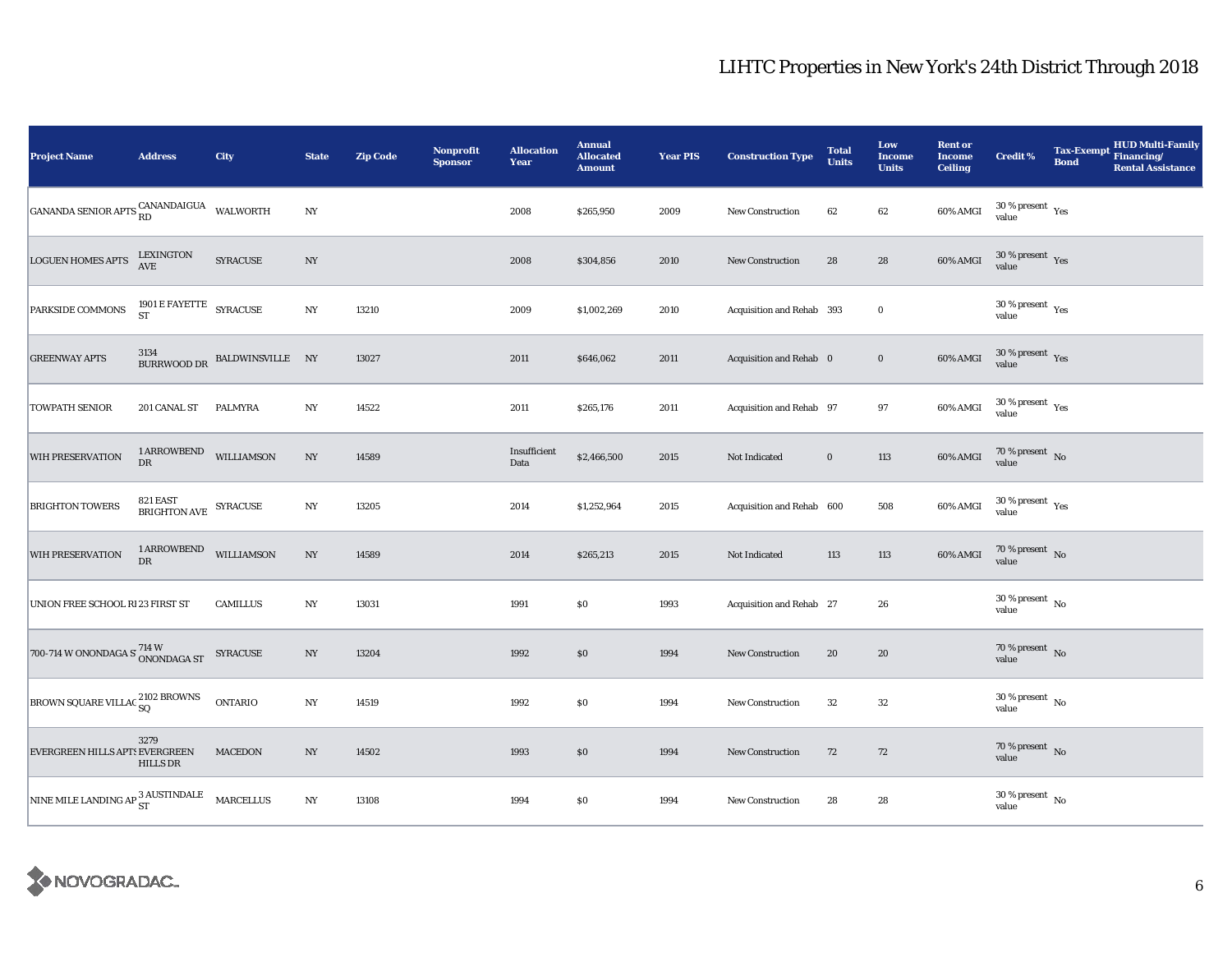| <b>Project Name</b>                                      | <b>Address</b>                  | City            | <b>State</b>     | <b>Zip Code</b> | <b>Nonprofit</b><br><b>Sponsor</b> | <b>Allocation</b><br>Year | <b>Annual</b><br><b>Allocated</b><br><b>Amount</b> | <b>Year PIS</b> | <b>Construction Type</b> | <b>Total</b><br><b>Units</b> | Low<br><b>Income</b><br><b>Units</b> | <b>Rent or</b><br><b>Income</b><br><b>Ceiling</b> | <b>Credit %</b>                          | <b>Bond</b> | Tax-Exempt HUD Multi-Family<br><b>Rental Assistance</b> |
|----------------------------------------------------------|---------------------------------|-----------------|------------------|-----------------|------------------------------------|---------------------------|----------------------------------------------------|-----------------|--------------------------|------------------------------|--------------------------------------|---------------------------------------------------|------------------------------------------|-------------|---------------------------------------------------------|
| <b>OSWEGO ST</b><br><b>TOWNHOUSES</b>                    | 600 OSWEGO ST SYRACUSE          |                 | NY               | 13204           |                                    | 1993                      | \$0                                                | 1994            | New Construction         | 16                           | 16                                   |                                                   | $70\,\%$ present $${\rm No}$$ value      |             |                                                         |
| PATRICK COURT                                            | 32<br>MAPLEHURST PHOENIX<br>DR  |                 | NY               | 13135           |                                    | 1993                      | $\$0$                                              | 1994            | <b>New Construction</b>  | 24                           | 23                                   |                                                   | $30\,\%$ present $_{\, \rm No}$<br>value |             |                                                         |
| <b>MEADOWS APTS</b>                                      | 1 VILLAGE VIEW $\,$ TULLY<br>DR |                 | $_{\mathrm{NY}}$ | 13159           |                                    | 1993                      | \$0                                                | 1994            | New Construction         | 32                           | 32                                   |                                                   | $30\,\%$ present $\,$ No value           |             |                                                         |
| WEST SALT SPRINGS 154 5T STRACUSE                        |                                 |                 | $_{\mathrm{NY}}$ | 13210           |                                    | 1993                      | \$0                                                | 1994            | Acquisition and Rehab 14 |                              | 14                                   |                                                   | 70 % present $\hbox{~No}$<br>value       |             |                                                         |
| BROWN SQUARE VILLAC 2101 BROWNS                          |                                 | <b>ONTARIO</b>  | $_{\mathrm{NY}}$ | 14519           |                                    | 1993                      | \$0                                                | 1995            | Acquisition and Rehab 60 |                              | 59                                   |                                                   | $70\,\%$ present $\,$ No value           |             |                                                         |
| CHURCH STREET APTS 27 CHURCH ST PORT BYRON               |                                 |                 | $_{\mathrm{NY}}$ | 13140           |                                    | 1993                      | \$0                                                | 1995            | Acquisition and Rehab 38 |                              | ${\bf 38}$                           |                                                   | $70\,\%$ present $\,$ No value           |             |                                                         |
| HOUSING VISIONS GROUST E GENESEE SYRACUSE                |                                 |                 | $_{\mathrm{NY}}$ | 13210           |                                    | 1994                      | \$0                                                | 1995            | Acquisition and Rehab 21 |                              | $21\,$                               |                                                   | $70\,\%$ present $\;$ No value           |             |                                                         |
| JOSLYN COURT I                                           | 4344 S SALINA<br><b>ST</b>      | <b>SYRACUSE</b> | $_{\mathrm{NY}}$ | 13205           |                                    | 1995                      | $\$0$                                              | 1995            | <b>New Construction</b>  | 23                           | $\bf 23$                             |                                                   | $70\,\%$ present $\,$ No value           |             |                                                         |
| <b>MOSES DEWITT</b>                                      | 212 N<br>TOWNSEND ST            | SYRACUSE        | $_{\mathrm{NY}}$ | 13203           |                                    | 1993                      | \$0                                                | 1995            | Acquisition and Rehab 37 |                              | 37                                   |                                                   | $70\,\%$ present $\,$ No value           |             |                                                         |
| ONONDAGA LAKE TOWN 159 OLD<br>LIVERPOOL RD               |                                 | <b>SALINA</b>   | $_{\mathrm{NY}}$ | 13088           |                                    | 1994                      | \$0                                                | 1995            | Acquisition and Rehab 59 |                              | 59                                   |                                                   | 70 % present $\hbox{~No}$<br>value       |             |                                                         |
| TOWPATH MANOR II                                         | 200 CANAL ST PALMYRA            |                 | NY               | 14522           |                                    | 1993                      | $\$0$                                              | 1995            | Acquisition and Rehab 32 |                              | $32\,$                               |                                                   | $70\,\%$ present $\,$ No value           |             |                                                         |
| WOLCOTT MEADOWS PI 6032 ALPORT ST WOLCOTT                |                                 |                 | $_{\mathrm{NY}}$ | 14590           |                                    | 1988                      | \$0                                                | 1995            | <b>New Construction</b>  | 40                           | 39                                   |                                                   | $30$ % present $\,$ No $\,$<br>value     |             |                                                         |
| CAMILLUS HOUSING CO $^{5554\,\rm{W}}_{\rm{GENESEE\,ST}}$ |                                 | <b>CAMILLUS</b> | NY               | 13031           |                                    | 1995                      | $\$0$                                              | 1996            | <b>New Construction</b>  | 24                           | 24                                   |                                                   | $70\,\%$ present $\;$ No value           |             |                                                         |

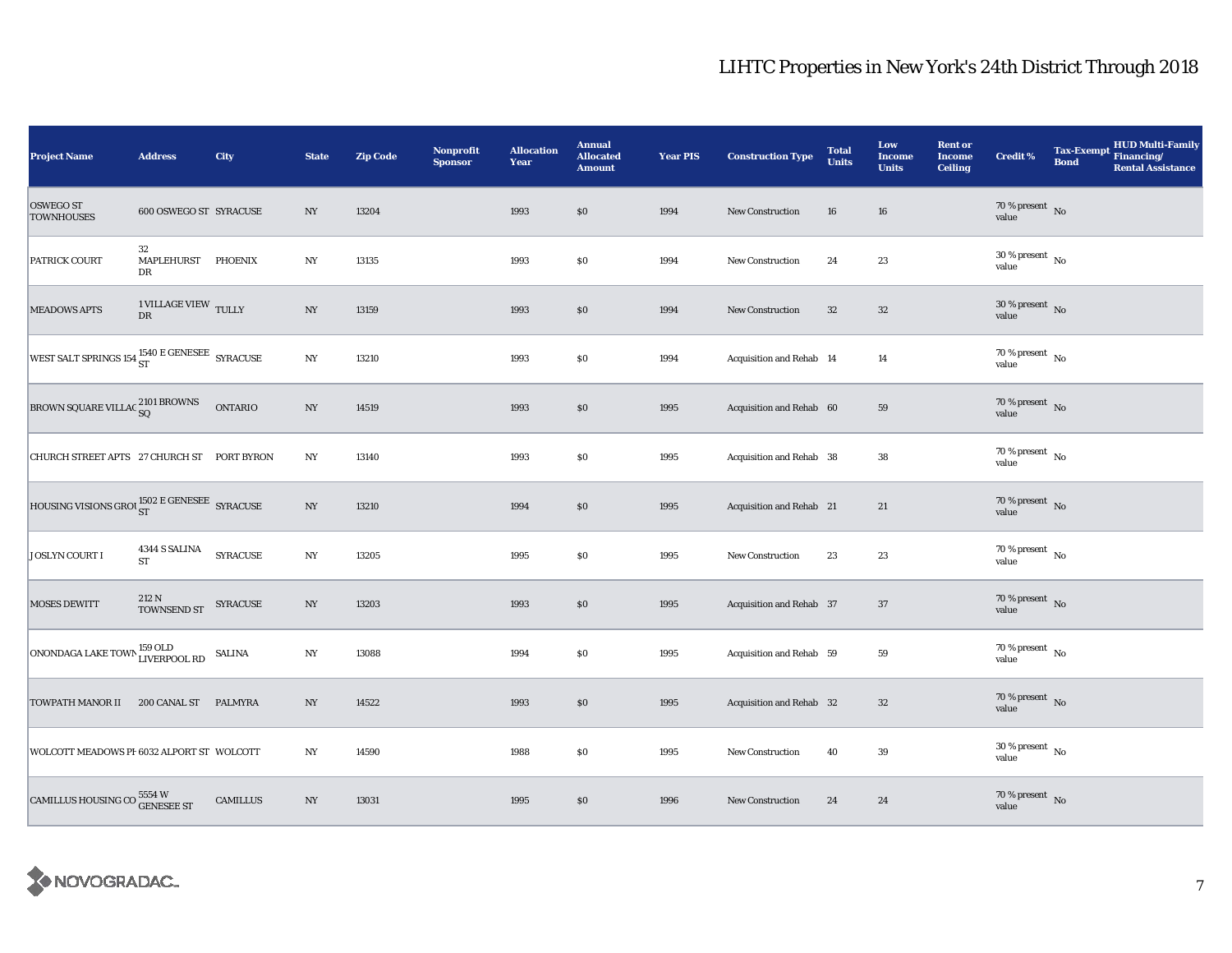| <b>Project Name</b>                                            | <b>Address</b>                             | City            | <b>State</b>     | <b>Zip Code</b> | <b>Nonprofit</b><br><b>Sponsor</b> | <b>Allocation</b><br>Year | <b>Annual</b><br><b>Allocated</b><br><b>Amount</b> | <b>Year PIS</b> | <b>Construction Type</b>  | <b>Total</b><br><b>Units</b> | Low<br><b>Income</b><br><b>Units</b> | <b>Rent or</b><br><b>Income</b><br><b>Ceiling</b> | <b>Credit %</b>                                       | <b>Bond</b> | Tax-Exempt HUD Multi-Family<br><b>Rental Assistance</b> |
|----------------------------------------------------------------|--------------------------------------------|-----------------|------------------|-----------------|------------------------------------|---------------------------|----------------------------------------------------|-----------------|---------------------------|------------------------------|--------------------------------------|---------------------------------------------------|-------------------------------------------------------|-------------|---------------------------------------------------------|
| CANDLELIGHT APTS                                               | $6$ CANDLELIGHT $\,$ LIVERPOOL CIR         |                 | $_{\mathrm{NY}}$ | 13090           |                                    | 1996                      | \$0                                                | 1996            | Acquisition and Rehab 244 |                              | 147                                  |                                                   | <b>Both 30%</b><br>and 70%<br>present value           | No          |                                                         |
| CATHERINE STREET REI $^{703\,\rm CATHERINE}_{\rm ST}$ SYRACUSE |                                            |                 | $_{\mathrm{NY}}$ | 13203           |                                    | 1995                      | \$0                                                | 1996            | Acquisition and Rehab 10  |                              | 10                                   |                                                   | $70$ % present $\,$ No $\,$<br>value                  |             |                                                         |
| VALLEY VISTA APTS                                              | 122 WEST<br><b>SENECA TPKE</b>             | <b>SYRACUSE</b> | $_{\mathrm{NY}}$ | 13205           |                                    | 2015                      | \$484,984                                          | 2015            | Not Indicated             | 124                          | 118                                  | 60% AMGI                                          | 30 % present<br>value                                 |             |                                                         |
| SODUS AND WILLIAMSO 7 NEWARK ST                                |                                            | <b>SODUS</b>    | NY               | 14551           |                                    | Insufficient<br>Data      | \$2,141,902                                        | 2016            | Not Indicated             | $\bf{0}$                     | 94                                   | 60% AMGI                                          | 30 % present<br>value                                 |             |                                                         |
| CLINTON PLAZA SYRACU 550 SOUTH                                 |                                            | <b>SYRACUSE</b> | $_{\mathrm{NY}}$ | 13202           |                                    | 2016                      | \$14,320,496                                       | 2016            | Not Indicated             | $\bf{0}$                     | 301                                  | 60% AMGI                                          | 30 % present<br>value                                 |             |                                                         |
| <b>WILBUR FAY APTS.</b>                                        | 1100 EMERY<br>BUILDING A ST                | <b>FULTON</b>   | $_{\mathrm{NY}}$ | 13069           |                                    | 2015                      | \$994,381                                          | 2016            | Acquisition and Rehab 0   |                              | $\mathbf 0$                          |                                                   | 30 % present<br>value                                 |             |                                                         |
| HOUSING VISIONS GROU617 HICKORY ST SYRACUSE                    |                                            |                 | $_{\mathrm{NY}}$ | 13203           |                                    | 1995                      | \$0                                                | 1996            | Acquisition and Rehab 9   |                              | 9                                    |                                                   | 70 % present $\hbox{~No}$<br>value                    |             |                                                         |
| <b>SYR-HAB APTS</b>                                            | $303$ CATHERINE $\,$ SYRACUSE<br><b>ST</b> |                 | $_{\mathrm{NY}}$ | 13203           |                                    | 1994                      | $\$0$                                              | 1996            | Acquisition and Rehab 60  |                              | 60                                   |                                                   | $70\,\%$ present $\,$ No value                        |             |                                                         |
| <b>SYR-HAB APTS</b>                                            | $411$ CATHERINE $$\sf SYRACUSE$$           |                 | $_{\mathrm{NY}}$ | 13203           |                                    | 1994                      | \$0                                                | 1996            | Acquisition and Rehab 16  |                              | 16                                   |                                                   | $70\,\%$ present $\overline{\phantom{1}}$ No<br>value |             |                                                         |
| <b>WESTCOTT HEIGHTS</b>                                        | $205\,{\rm WESTCOTT} \quad$ SYRACUSE ST    |                 | NY               | 13210           |                                    | 1994                      | \$0                                                | 1996            | Acquisition and Rehab 12  |                              | 12                                   |                                                   | $70\,\%$ present $\,$ No value                        |             |                                                         |
| WINDSOR PLACE APTS 5607 BEAR RD                                |                                            | <b>SYRACUSE</b> | NY               | 13212           |                                    | 1995                      | \$0                                                | 1996            | Acquisition and Rehab 180 |                              | 164                                  |                                                   | $70\,\%$ present $\,$ No value                        |             |                                                         |
| EVERGREEN HILLS II 3278 PINE TER MACEDON                       |                                            |                 | NY               | 14502           |                                    | 1996                      | \$0                                                | 1997            | <b>New Construction</b>   | 80                           | 80                                   |                                                   | $70\,\%$ present $\,$ No value                        |             |                                                         |
| HOUSING VISIONS GROU 701 HICKORY ST SYRACUSE                   |                                            |                 | NY               | 13203           |                                    | 1996                      | $\$0$                                              | 1997            | Acquisition and Rehab 9   |                              | 9                                    |                                                   | $70$ % present $\,$ No $\,$<br>value                  |             |                                                         |

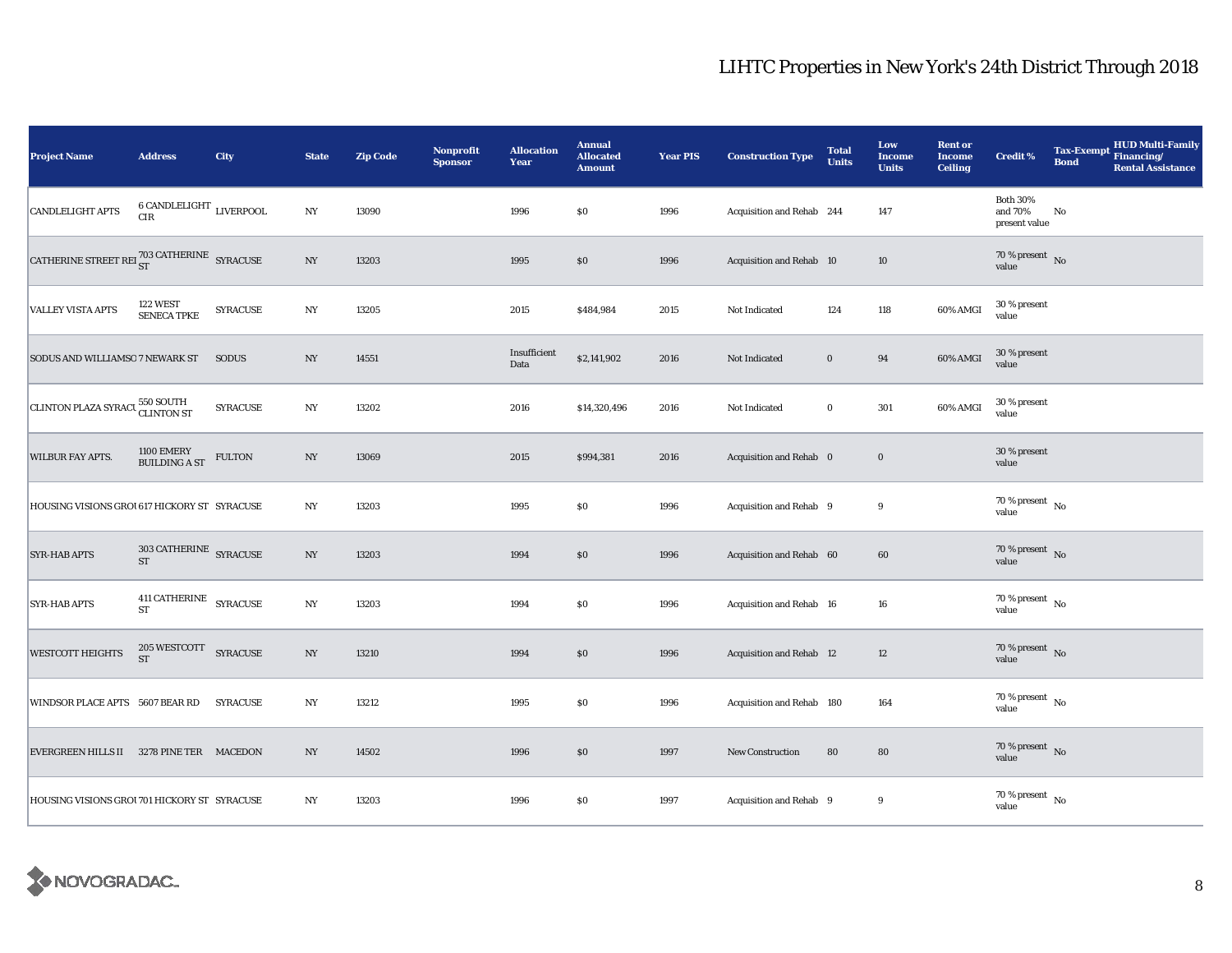| <b>Project Name</b>                                               | <b>Address</b>                       | City             | <b>State</b>     | <b>Zip Code</b> | Nonprofit<br><b>Sponsor</b> | <b>Allocation</b><br>Year | <b>Annual</b><br><b>Allocated</b><br><b>Amount</b> | <b>Year PIS</b> | <b>Construction Type</b>  | <b>Total</b><br><b>Units</b> | Low<br><b>Income</b><br><b>Units</b> | <b>Rent or</b><br><b>Income</b><br><b>Ceiling</b> | <b>Credit %</b>                    | Tax-Exempt HUD Multi-Family<br><b>Bond</b><br><b>Rental Assistance</b> |
|-------------------------------------------------------------------|--------------------------------------|------------------|------------------|-----------------|-----------------------------|---------------------------|----------------------------------------------------|-----------------|---------------------------|------------------------------|--------------------------------------|---------------------------------------------------|------------------------------------|------------------------------------------------------------------------|
| <b>AUSTIN COURT APTS</b>                                          | 42<br>MAPLEHURST PHOENIX<br>DR       |                  | NY               | 13135           |                             | 1997                      | \$0                                                | 1998            | <b>New Construction</b>   | 24                           | 24                                   |                                                   | $70\,\%$ present $\,$ No value     |                                                                        |
| BOULEVARD SENIOR AP ONONDAGA                                      | 4624<br><b>BLVD</b>                  | <b>SYRACUSE</b>  | NY               | 13219           |                             | 1997                      | \$0                                                | 1998            | New Construction          | 30                           | 30                                   |                                                   | 70 % present $\,$ No $\,$<br>value |                                                                        |
| <b>COLONIAL VILLAGE</b>                                           | 5890 BOWMAN<br>RD                    | EAST SYRACUSE NY |                  | 13057           |                             | 1998                      | $\$0$                                              | 1998            | New Construction          | 48                           | 48                                   |                                                   | $70\,\%$ present $\,$ No value     |                                                                        |
| HOUSING VISIONS GROU 471 S BEECH ST SYRACUSE                      |                                      |                  | NY               | 13210           |                             | 1997                      | \$0                                                | 1998            | Acquisition and Rehab 17  |                              | $17\,$                               |                                                   | $70\,\%$ present $\,$ No value     |                                                                        |
| <b>EASTWOOD HOMES</b>                                             | 244 TAFT AVE SYRACUSE                |                  | NY               |                 |                             | 1997                      | \$0                                                | 1999            | Acquisition and Rehab 134 |                              | 134                                  |                                                   | $70\,\%$ present $\,$ No value     |                                                                        |
| HOUSING VISIONS GROU 427 S BEECH ST SYRACUSE                      |                                      |                  | N <sub>Y</sub>   | 13210           |                             | 1999                      | $\$0$                                              | 1999            | Acquisition and Rehab 25  |                              | 25                                   |                                                   | $70\,\%$ present $\,$ No value     |                                                                        |
| <b>MARION VILLAGE</b>                                             | $3821$ CHAINTREE DR $\,$ MARION $\,$ |                  | NY               | 14505           |                             | 1998                      | \$0                                                | 1999            | Acquisition and Rehab 40  |                              | 40                                   |                                                   | $70\,\%$ present $\;$ No value     |                                                                        |
| EVERGREEN HILLS 3 AP HILLS DR                                     |                                      | <b>MACEDON</b>   | $_{\mathrm{NY}}$ |                 |                             | 2000                      | $\$0$                                              | 2000            | <b>New Construction</b>   | 80                           | 80                                   |                                                   | $70\,\%$ present $\,$ No value     |                                                                        |
| HOUSING VISIONS GROU 463 S BEECH ST SYRACUSE                      |                                      |                  | NY               |                 |                             | 2001                      | \$0                                                | 2000            | Acquisition and Rehab 9   |                              | $\boldsymbol{9}$                     |                                                   | 30 % present Yes<br>value          |                                                                        |
| ONTARIO TOWNHOUSES 2113 BROWNS SQ ONTARIO                         |                                      |                  | $_{\mathrm{NY}}$ | 14519           |                             | 1998                      | \$0                                                | 2000            | Acquisition and Rehab 40  |                              | 40                                   |                                                   | 70 % present $\hbox{~No}$<br>value |                                                                        |
| RED CREEK GARDEN AP $^{6578}_{104\mathrm{A}}$ STATE RTE RED CREEK |                                      |                  | $_{\mathrm{NY}}$ | 13143           |                             | 2000                      | $\$0$                                              | 2000            | Acquisition and Rehab 32  |                              | $32\,$                               |                                                   | $30\,\%$ present $\,$ No value     |                                                                        |
| <b>WESTLAKE II</b>                                                | 8 FT ST                              | <b>AUBURN</b>    | $_{\mathrm{NY}}$ | 13021           |                             | 1999                      | \$0                                                | 2000            | Acquisition and Rehab 12  |                              | 12                                   |                                                   | 70 % present $\hbox{~No}$<br>value |                                                                        |
| HOUSING VISIONS GROUTOWNSEND ST SYRACUSE                          |                                      |                  | $_{\mathrm{NY}}$ | 13208           |                             | 2001                      | $\$0$                                              | 2001            | Acquisition and Rehab 15  |                              | 15                                   |                                                   | $70\,\%$ present $\;$ No value     |                                                                        |

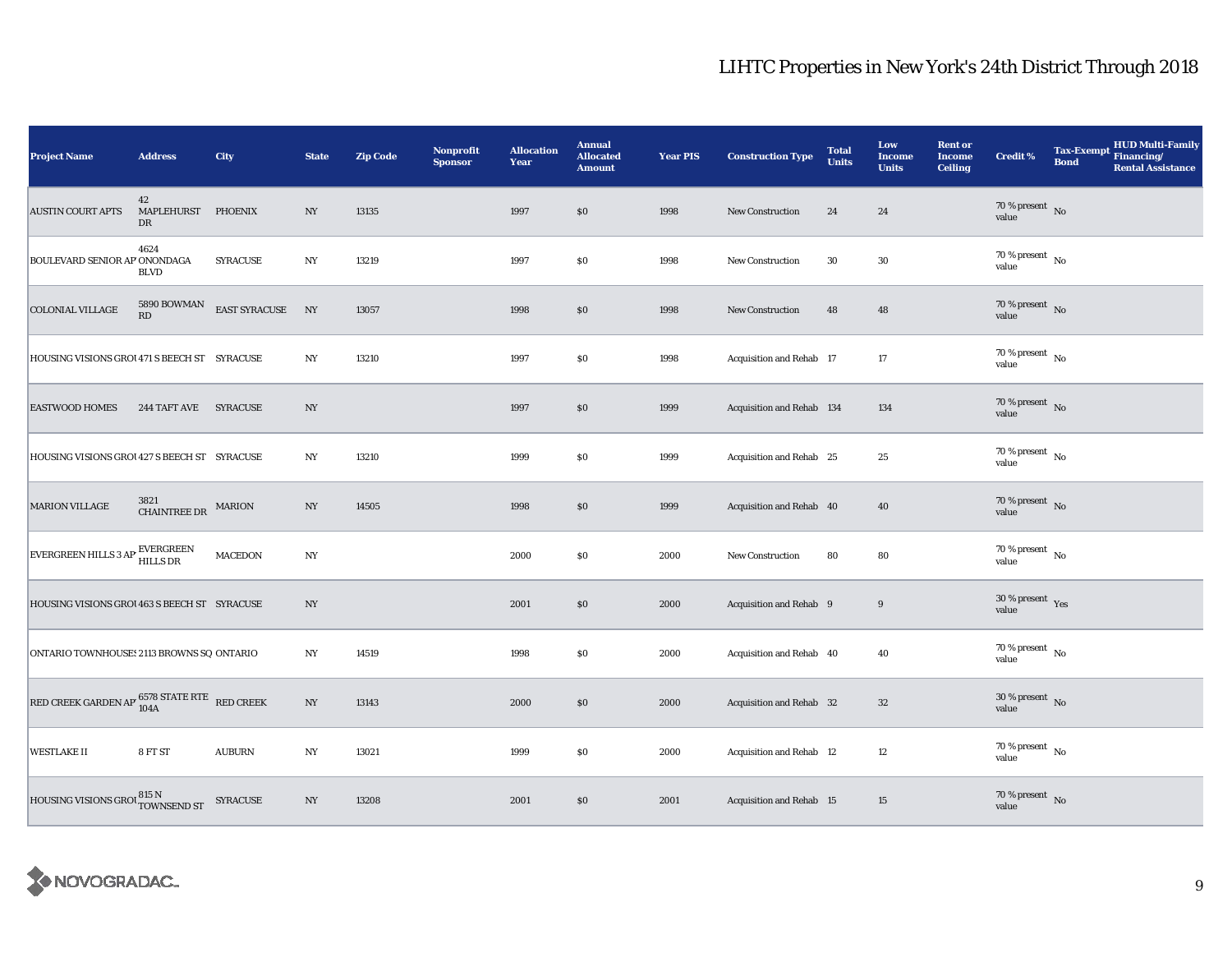| <b>Project Name</b>                                                | <b>Address</b> | City             | <b>State</b>   | <b>Zip Code</b> | Nonprofit<br><b>Sponsor</b> | <b>Allocation</b><br>Year | <b>Annual</b><br><b>Allocated</b><br><b>Amount</b> | <b>Year PIS</b>      | <b>Construction Type</b>  | <b>Total</b><br><b>Units</b> | Low<br>Income<br><b>Units</b> | <b>Rent or</b><br><b>Income</b><br><b>Ceiling</b> | <b>Credit %</b>                     | <b>Bond</b> | <b>HUD Multi-Family</b><br>Tax-Exempt Financing/<br><b>Rental Assistance</b> |
|--------------------------------------------------------------------|----------------|------------------|----------------|-----------------|-----------------------------|---------------------------|----------------------------------------------------|----------------------|---------------------------|------------------------------|-------------------------------|---------------------------------------------------|-------------------------------------|-------------|------------------------------------------------------------------------------|
| PALMYRA SENIOR APTS 3510 VIENNA ST PALMYRA                         |                |                  | NY             | 14522           |                             | 2000                      | \$0                                                | 2001                 | <b>New Construction</b>   | 24                           | 24                            |                                                   | 70 % present $\hbox{~No}$<br>value  |             |                                                                              |
| UPPER CROWN LANDIN(24 MAPLE ST                                     |                | <b>MARCELLUS</b> | NY             | 13108           |                             | 2000                      | $\$0$                                              | 2001                 | <b>New Construction</b>   | 24                           | 24                            |                                                   | $70\,\%$ present $\,$ No value      |             |                                                                              |
| MINETTO SENIOR HOUS <sup>2785</sup> STATE RTE MINETTO              |                |                  | N <sub>Y</sub> | 13115           |                             | 2001                      | \$0                                                | 2002                 | New Construction          | 39                           | 39                            |                                                   | 70 % present $\hbox{~No}$<br>value  |             |                                                                              |
| OLD ERIE PLACE PHASE: 20 N BEAVER ST JORDAN                        |                |                  | NY             | 13080           |                             | 2001                      | \$0                                                | 2002                 | <b>New Construction</b>   | 24                           | 24                            |                                                   | $70\,\%$ present $\,$ No value      |             |                                                                              |
| <b>EASTVIEW GARDENS (M 113 E AVE</b>                               |                | <b>MINOA</b>     | NY             | 13116           |                             | 2002                      | \$0                                                | 2003                 | New Construction          | 32                           | 32                            |                                                   | $70\,\%$ present $\,$ No value      |             |                                                                              |
| OAK STREET SENIOR AP 205 OAK ST                                    |                | <b>FULTON</b>    | NY             | 13069           |                             | 2003                      | \$0                                                | 2003                 | Acquisition and Rehab 12  |                              | 12                            |                                                   | $70\,\%$ present $${\rm No}$$ value |             |                                                                              |
| PATHFINDER COURTS 1100 EMERY ST FULTON                             |                |                  | NY             | 13069           |                             | 2005                      | \$0                                                | 2003                 | Acquisition and Rehab 136 |                              | 136                           |                                                   | $30\,\%$ present $\,$ No value      |             |                                                                              |
| HOUSING VISIONS GROUST E GENESEE SYRACUSE                          |                |                  | NY             | 13210           |                             | Insufficient<br>Data      | $\$0$                                              | Insufficient<br>Data | Not Indicated             | $5\phantom{.0}$              | $\bf{0}$                      |                                                   | Not<br>Indicated                    |             |                                                                              |
| OLD ERIE PLACE PHASE 20 N BEAVER ST JORDAN                         |                |                  | N <sub>Y</sub> | 13080           |                             | Insufficient<br>Data      | $\$0$                                              | Insufficient<br>Data | Not Indicated             | 23                           | $\mathbf 0$                   |                                                   | Not<br>Indicated                    |             |                                                                              |
|                                                                    |                |                  |                |                 |                             |                           |                                                    |                      |                           |                              |                               |                                                   |                                     |             |                                                                              |
| 126 Projects Reported                                              |                |                  |                |                 |                             |                           | \$49,537,731                                       |                      |                           | 6,444                        | 5,946                         |                                                   |                                     |             |                                                                              |
| Location: New York's 24th District (Congressional District, 116th) |                |                  |                |                 |                             |                           |                                                    |                      |                           |                              |                               |                                                   |                                     |             |                                                                              |
| Point Source: LIHTC                                                |                |                  |                |                 |                             |                           |                                                    |                      |                           |                              |                               |                                                   |                                     |             |                                                                              |